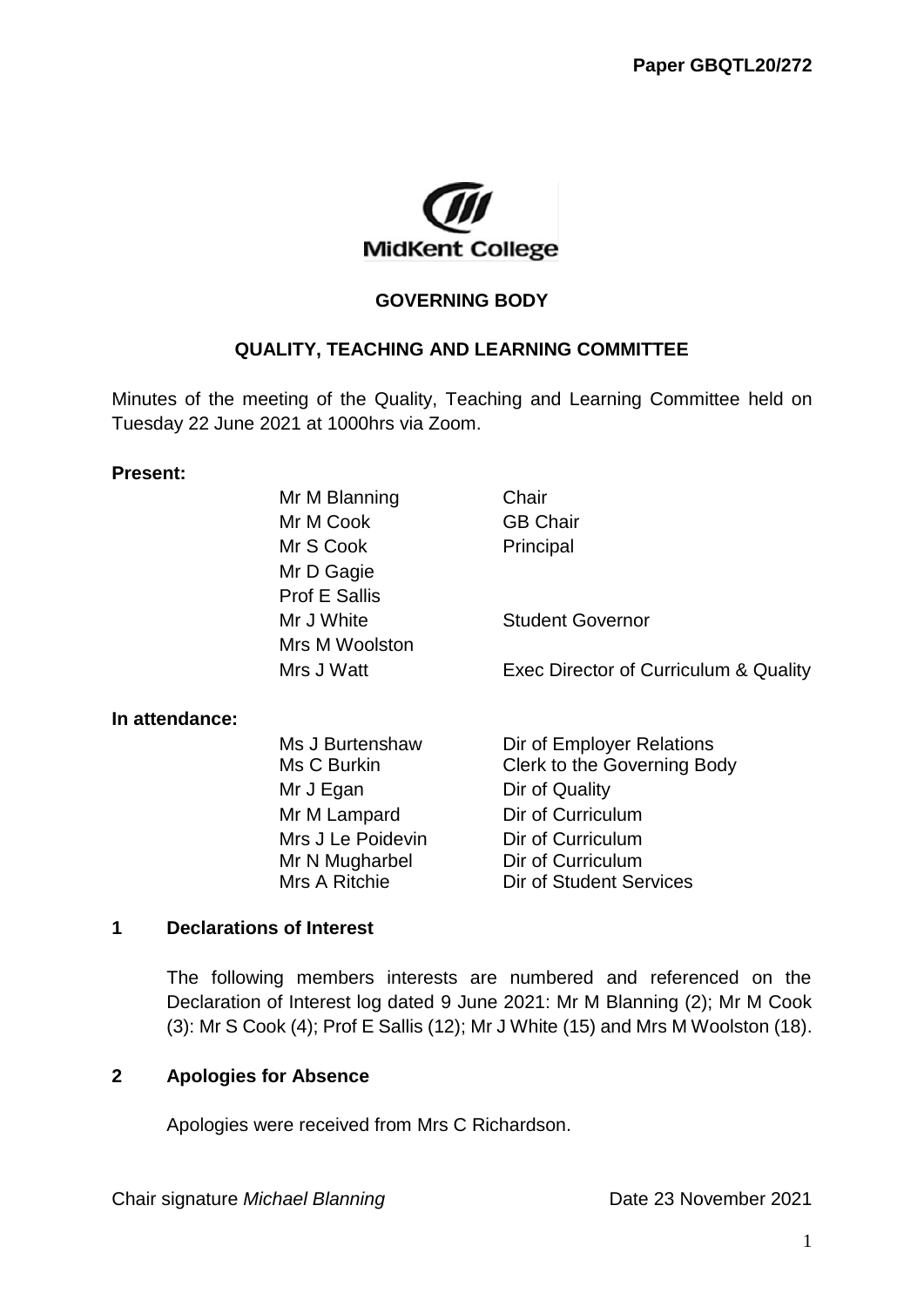# **3 Minutes of the previous meeting held on 9 March 2021 and Call notes of 6 May 2021**

The minutes of the previous meeting held on, paper GBQTL20/264 and 265 were agreed, accepted as a true record and electronically signed by the Chair.

# **4 Matters Arising**

The Chair reminded members of the subjects covered at the last Committee and Call and no matters arose.

# **5 Student Governor Update**

Jordan White gave a verbal update to members explaining that at the recent Student Voice Conference he and Martin Cook had spoken to students about the role of Student Governor and encouraged their interest in the vacancy. Initially three students were interested by unfortunately to date, no nominations have been received.

J White stated he would continue to engage with students to promote the role and the benefits of being a Student Governor with the aim of elections by the end of term. If this is not possible, he will continue to pursue this with the incoming student body in September 2021.

J White informed member that he will be staying at the College to support the incoming Student Governor and leading on the environmental strategy.

Members thanked Jordan for his excellent contributions to the College and especially this Committee. They noted he had been instrumental in helping Governors better understand the Student Voice and experience in an articulate and proactive way.

# **6 Executive Director for Curriculum Report** - **Paper GBQTL20/266.**

Jackie Watt introduced the paper which updated members of the progress the College is making in the closure of the current academic year 2020/21 and planning for academic year 2021/22. The paper included the following key points:

**Business planning has planned to exceed allocation by 298 students for 16 –** 18 year olds. There is a reduction in the planned 19+ delivery for funded provision. The College is currently developing provision for the potential impact of COVID 19.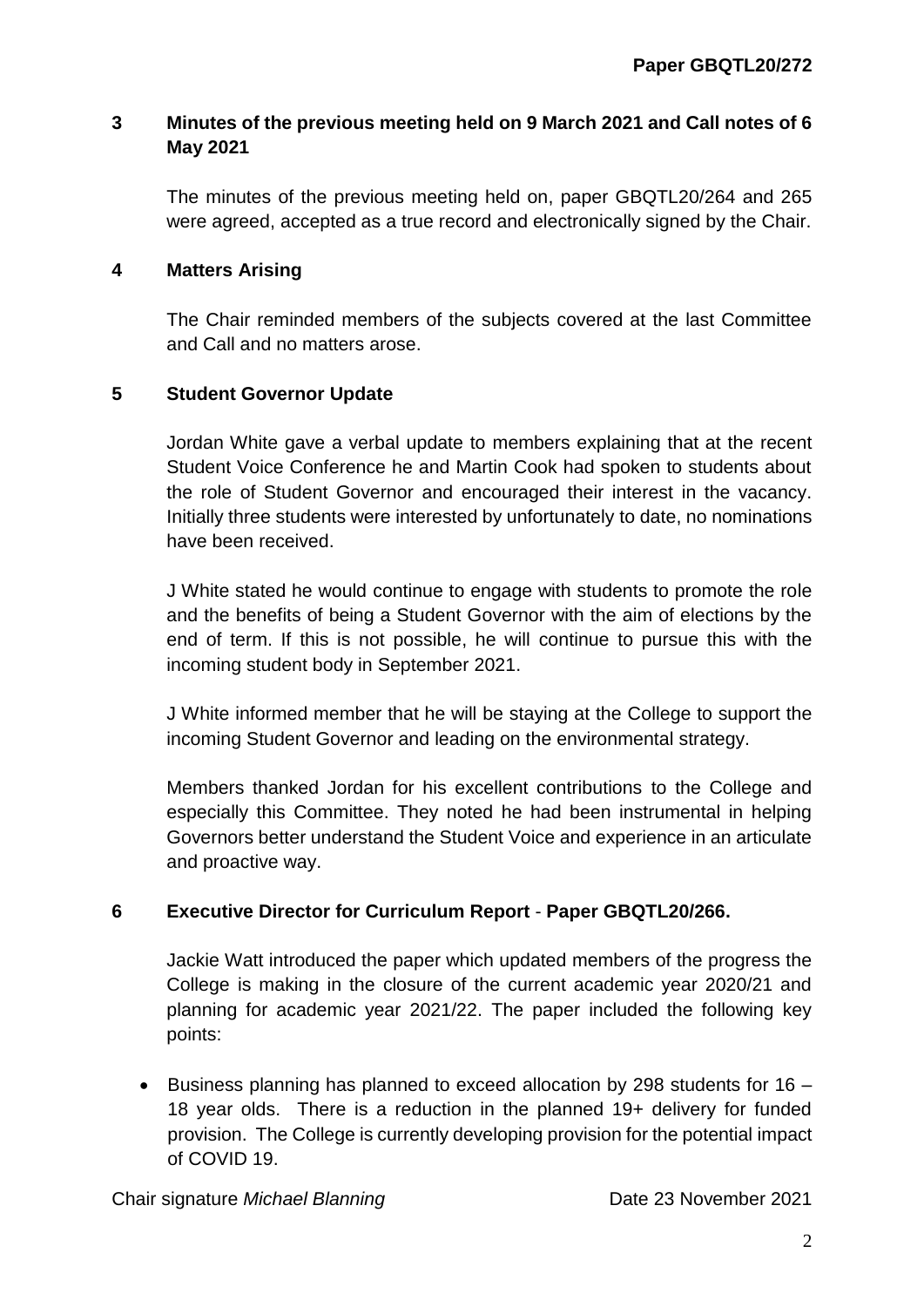- Retention is currently 92.8% which is 1.3% above final figure at end of last year and 0.2%pp below MLP.
- Proposed achievement claims are being submitted with a prediction of 1.5pp overall increase on previous year.
- Plans for next year include a change to the delivery of English and maths, cross College development of identified Employability skills.

Members recognised the improvements in achievement rates in certain departments, such as Motor Vehicle and the Director for the area explained how the team have changed to a more holistic approach in supporting students to better prepare them to achieve. Much closer monitoring of student progress was the key, along with changing of courses in some cases to better suit the students.

Members asked for clarification regarding the continuation of remote learning and were informed that the mainstream 16-19 provision will return to classroom based learning, which surveys have found is their overwhelming preference. Adult courses will in some cases continue with a significant remote element, although some adults, such as Access, say they prefer to be in College.

Governors discussed English and maths provision and the College's plan to have most students continue to do GCSE rather than switch to Functional Skills. The percentage pass rate 4-9 will inevitably decline, but College leaders anticipate higher motivation and better progression amongst students. This will also demonstrate clear progress and distance travelled from prior attainment. This provision will be embedded into the curriculum areas. Members agreed this should give students more opportunity to achieve a grade rather than just a pass/fail.

Members challenged the decline in some areas and were assured by the extra support in place and progress being made due to impact of Covid. Members noted the lack of benchmarking data due to the pandemic and were assured by the robust and transparent process of teacher assessments. They discussed the pathway options for students and were assured that no student has been disadvantaged by the current situation or changes in the curriculum.

With regard to planning for next year, Governors asked about the extent of employer feedback in general when courses/qualifications are being selected/revised. They were assured by the dialogue across all sectors, but noted the offer by awarding bodies is prescriptive and can offer limited flexibility within a particular qualification. Therefore, the College continues to switch between qualifications to find the best fit. This is evident, for example, in Maidstone where a City & Guilds Level 3 Engineering course is being offered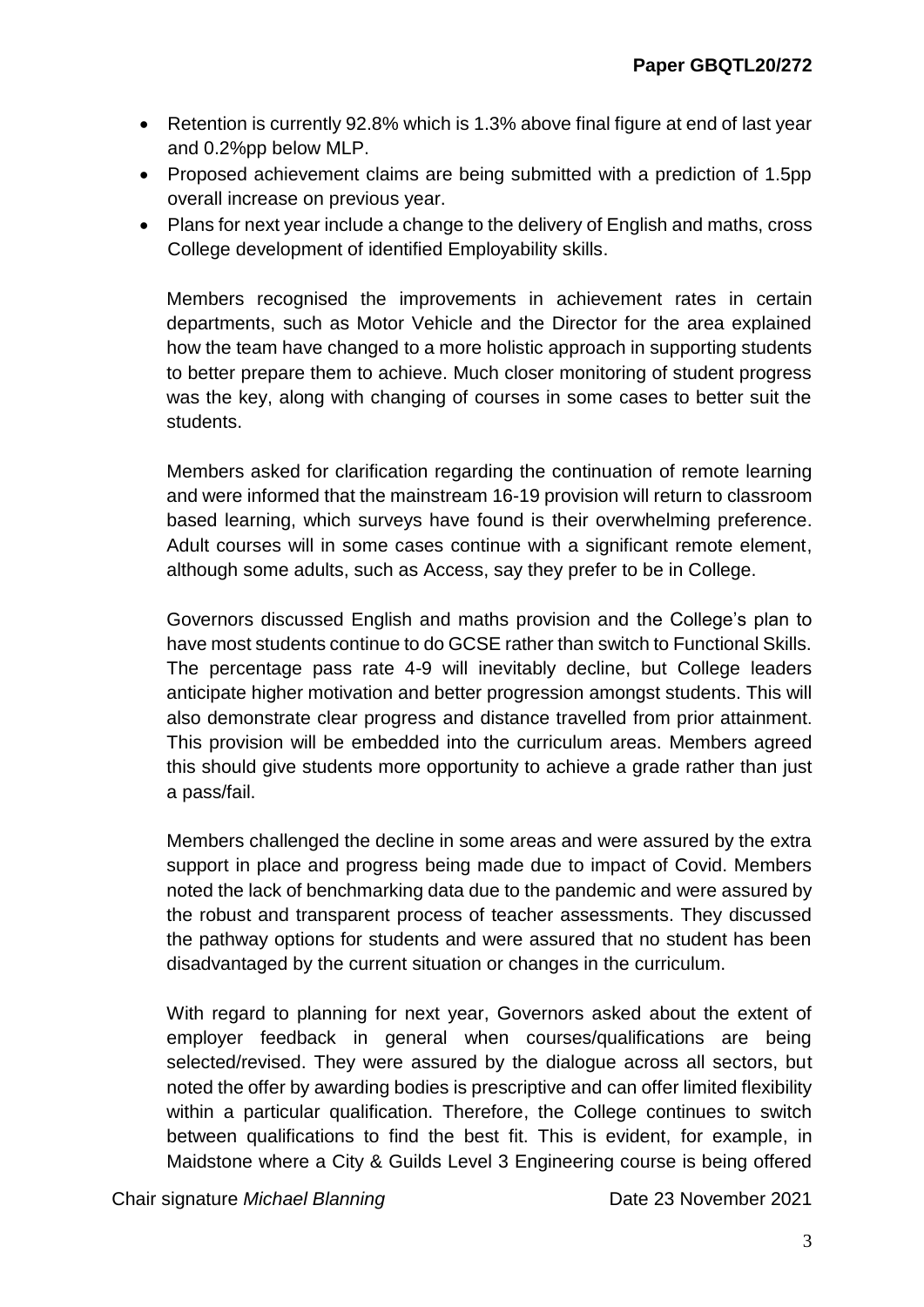for those students who do not intend to go to University. The College holds Employer Forums and Curriculum teams continue to work with employers to try and match the qualifications with employer need.

Clare Brown join the meeting to update members further on her department, Health and Social Care, Childcare (H&SC&CC) and IT & Business. She explained that with a new management structure that incorporated individual Heads for the 3 levels of H&SC&CC courses, there is now more stability and greater consistency for teaching in this area. Having appropriate Level 2 courses in this area is the key to promoting successful progression to Level 3 and beyond. In response to questions, she explained that their plans for new courses targeted carefully different learner groups. In Health Care, adding another NVQ course/qualification enhanced direct employability. The department is well-advanced in preparation for running the new T Level in Health Care and has worked closely with employers for work placements and with other colleges to ensure the College is well prepared.

In contrast to the situation of H&SC&CC, she explained that the IT and Business Studies areas need to differentiate themselves sharply against the offer of local competitors. The College is launching a Level 3 one-year Entrepreneurship course for students wanting to go into the workplace, alongside the existing BTEC for those aiming for University, which offers two distinct pathways in the second year of Marketing or Management. ESports at Level 3 is also being developed with local universities as a business, not gaming*,* qualification to be launched in September. This will have state of the art equipment and is being widely marketed in the locality.

C Brown also informed members of further thinking with the department fully intending to start the T Level in IT in Sept 2022 to ensure it is relevant to IT in the workplace.

Members thanked C Brown and her colleagues, for updating the Committee during the academic year, to enable the Governors to follow the student and department journey at various stages throughout the year.

Members recognised the terrific work of the College staff during the pandemic, the challenges involved in teaching and learning and extra work of teacher assessments. They thanked J Watt and her team for the report.

# **7 HE Update – Paper GBQTL20/267**

Jane LePoidevin introduced the paper and highlighted the following points:

- High attendance at 93%
- Strategy developments update the College is working collaboratively with the University of Greenwich and North Kent College to ensure they are not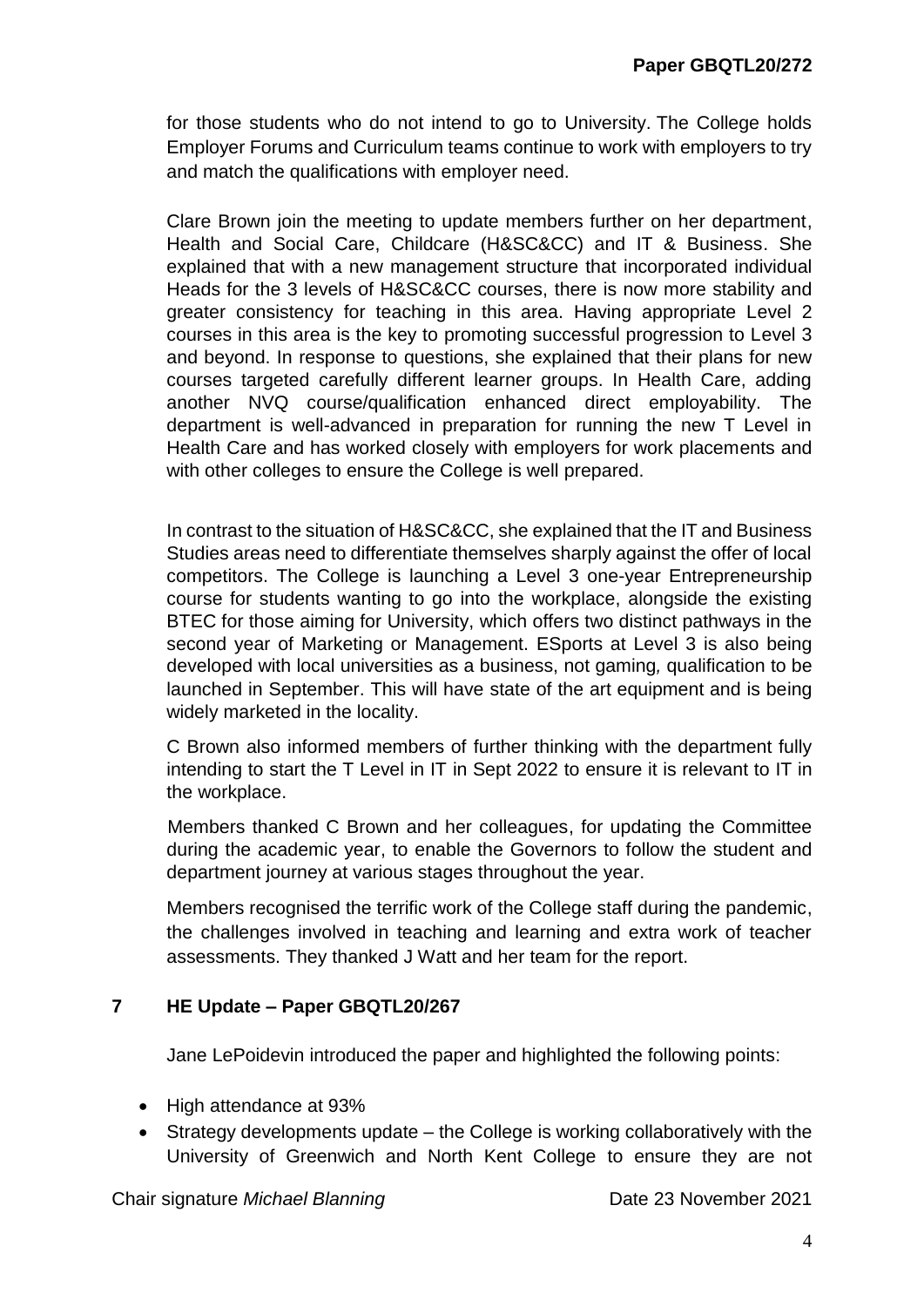competing in the same market. They all work with employers to identify local skills need with possible modular qualifications to be developed to match employer requirements.

- Internal Audit conducted in May 2021. Once the report is received the HE department will review its contents and action plan accordingly.
- Compliance with OfS checks have been carried out after the second lockdown as requested and show full compliance.
- Recruitment is slow and is currently at 50% of target.
- Student Protection Plan for review.

J LePoidevin reported the continued preparation for phase two of the IoT bid focusing on curriculum planning, estate, equipment needs and employer partnerships including in the sharing of specialist resources. This bid is being led by South Essex College with a number of south east FE college partners, University of East Anglia, Anglia Ruskin University and Canterbury Christ Church University has recently joined. If the bid is successful, MidKent College will focus its energies in the fields of Construction & Engineering with increased numbers of students when courses commence in 2023. This would be an opportunity for the HE provision at the College to gain significant status which will benefit the students.

Members thanked J LePoidevin for the update and **approved** the Student Protection Plan.

# **8 Apprenticeship Update – planning for 2021/22 – paper GBQTL20/268**

Jane Burtenshaw introduced the paper and highlighted the following points:

- Overall achievement to date is at 74%. Governors congratulated the team for this improvement and were interested to know what lay behind the improved achievement rate this year, as well as the small rise in Timely Achievement at 44%. J Burtenshaw explained that the main efforts the last few years, particularly in Electrical Engineering were in much tighter monitoring of student progress and a more consistent approach overall in student activity.
- Minimum levels of performance position for 20/21 is presented below the national rate.
- Impact of quality improvement plans including May Internal Audit where all recommended improvements have been addressed.
- Forward resource planning will continue in coordination with HE and mainstream 16-19 provision, with more tailoring of provision to meet precise employer needs.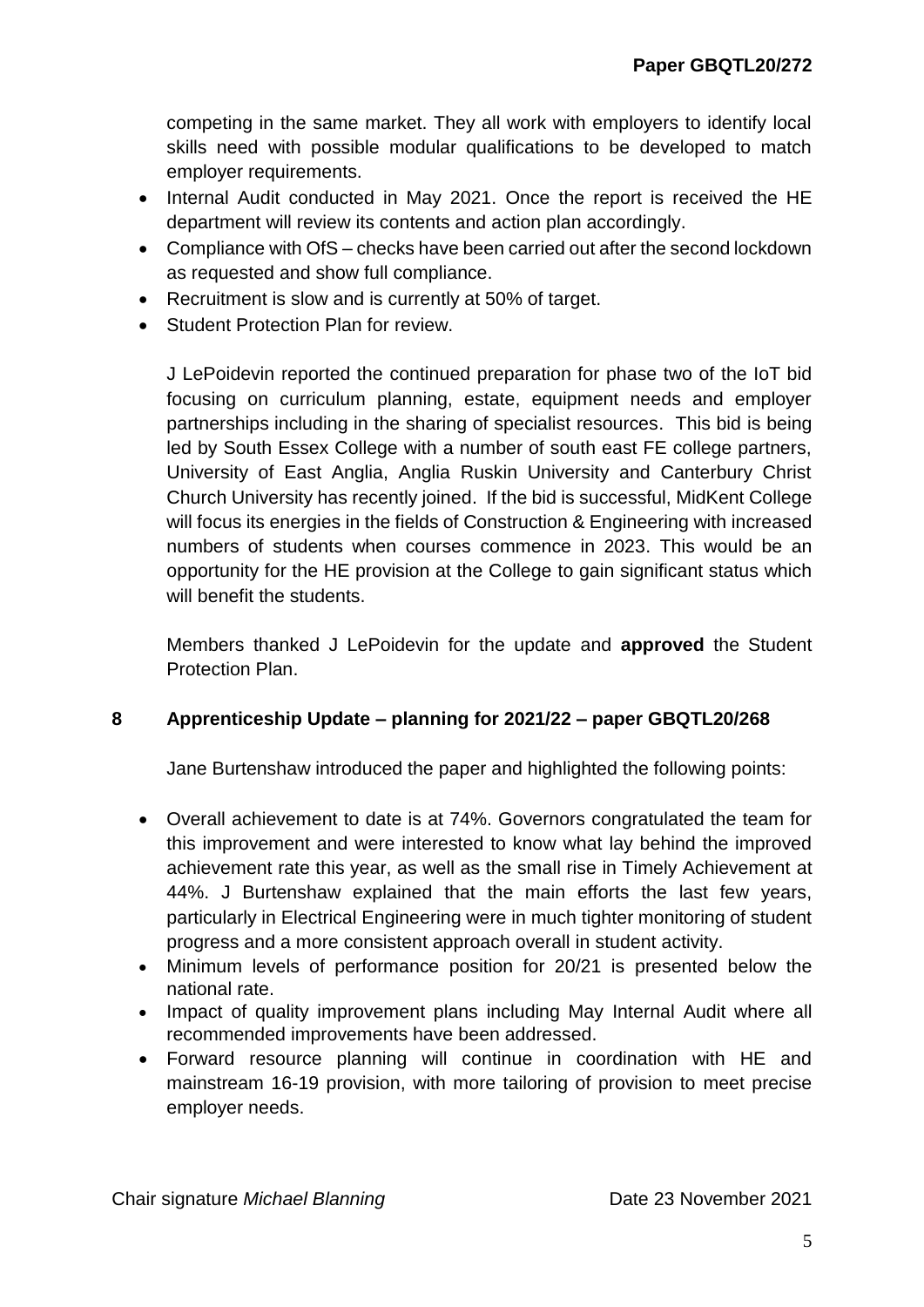Members enquired about the partnership with JTL. J Burtenshaw reported that facilities and resources are being shared to benefit the students.

She also reported on the changes in the Apprenticeship area where all provision with come under the department to help improvements in delivery and support for all Apprentices. Shared staffing will continue to be part of business planning to ensure expertise is used effectively across the College.

Members thanked J Burtenshaw for the update.

# **9 Committee Self-Assessment for 2020/21 & Improvement Plan for 2021/22 Paper GBQTL20/269**

The Committee discussed the work over the last year and **agreed** the improvement plan for 2021/22 for **recommendation** to the Governing Body. They noted the strengths remain but updated and agreed the amendments to the improvements.

### **Action: Chair**

Members agreed the Committee continues to focus on the core business of the College and staff members showed their appreciation for the support and challenge from the Governors on the Committee.

It was agreed in 2021/22 focus will return to the MLPs and be monitored closely by the QTL Committee. J Watt will contact the Chair out-of-committee to draft the MLPs.

#### **Action: J Watt**

#### **10 Terms of Reference Annual Review – Paper GBQTL20/270**

The Committee reviewed their terms of reference which had minor changes to bring the membership length in line with the Governing Body membership term.

The Committee **agreed** the amendments for recommendation to the Governing Body.

### **Action: Chair**

# **11 Risk Register Review (T&L)**

Members were reminded that there is an expectation that each Governing Body Committee will review and monitor the risks relevant to their remit, from the College Risk Register to support and challenge the Exec Lead. Any amendments will be recommended to the R&A Committee.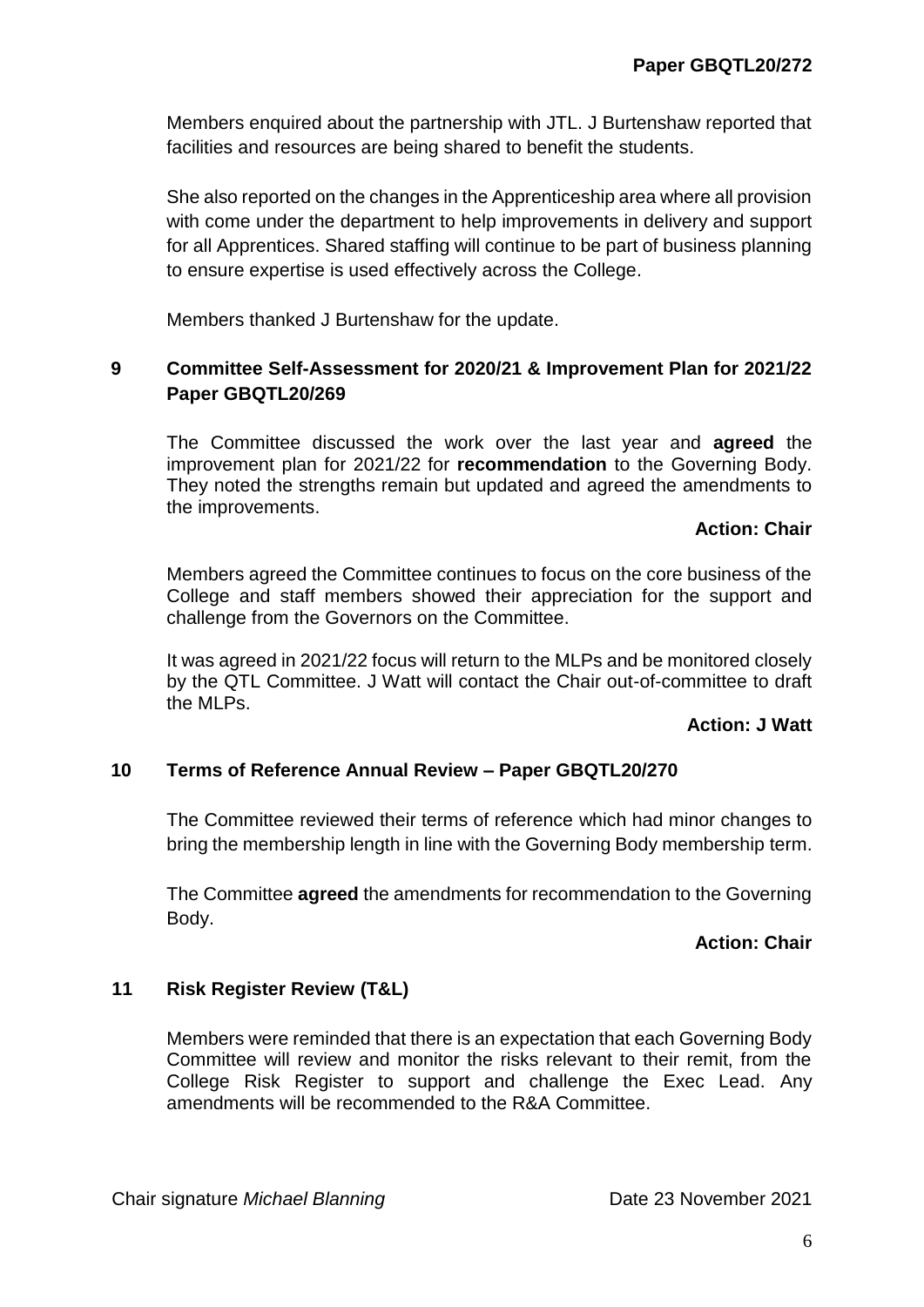The allocation of responsibility to Committee has been agreed by R&A Committee. Many of these risks have been covered in the Committee papers and this item acts as a cross check of information already discussed.

QTL key risks in current rank order are:

- 8 Provision does not allow for student progression to positive destinations
- 7 The quality of education provided does not continuously improve and adapt
- 2 Change to demographic profile in our core markets

Members noted that due to diverted focus on delivering teaching and learning remotely due the pandemic, the Committee had not conducted the usual monitoring of the College Improvement plan. However, they also noted their confidence that the items reported at Committee meetings throughout the year had covered key issues in the improvement plan like the management of student attendance, the levelling up of quality between departments and improving the Apprenticeship provision. This will return as (remain) a focus for next academic year as teaching and learning returns to College based delivery.

Members **noted** the risks with no amendments required.

### **12 Feedback from Governors Informal Visits – Paper GBQTL20/271 (a-h)**

Michael Blanning provided a verbal update on Governors Informal Visits

- a) E Sallis 3/3/21 Graphic design
- b) E Sallis 10/3/21 HE Conference
- c) D Gagie Link Meetings
- d) D Gagie Link 12/5/21
- e) E Sallis HSC 18/5/21
- f) M Blanning Link 14/5/21
- g) M Cook Link 25/5/21
- h) M Blanning Arts 15/6/21
- i) C Richardson Apprenticeships update on Link visits

The Chair thanked all Governors who had conducted the visits. They remain a valuable source of triangulations for all Governors. Members noted some overlap of Link and GIV and agreed this should be avoided where possible so as to not overwhelm one department or area**.**

# **Action: Clerk**

#### **13 Any Other Business**

The Chair took the opportunity to thank Ashley Ritchie, who is leaving the College, for her work on the Committee in helping Governors better understand